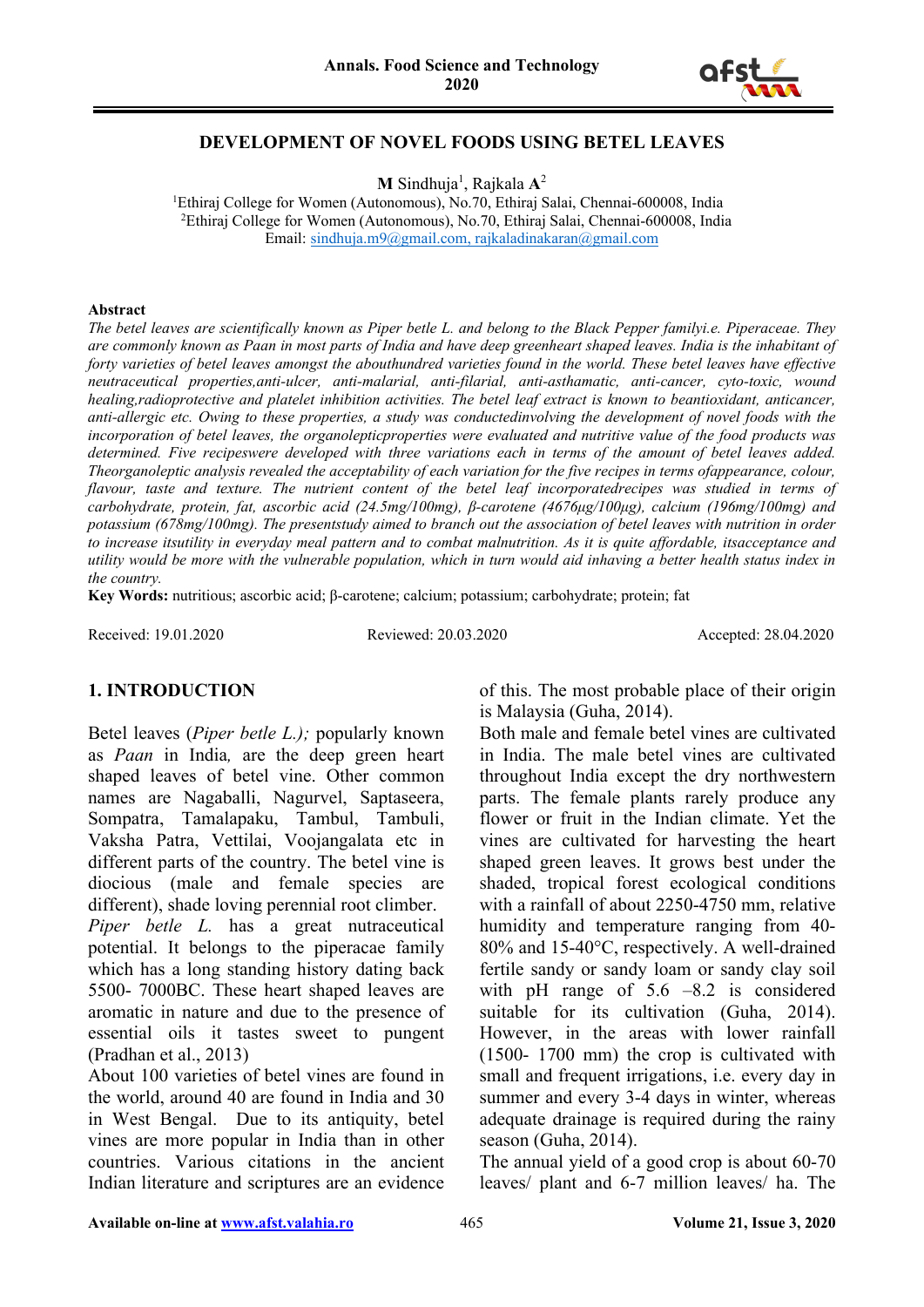

gross production of the leaves constitutes to about Rs 9000 million every year in the country; on about 55,000 ha of land. On an average about 66% of such production is contributed by the state of West Bengal where it is cultivated on about 20,000 ha of land (Guha, 2014).

Piper betel leaves; also known as 'green gold' are widely consumed in Africa and Asia (especially India and Taiwan) as a condiment. These are rich in phenols and exhibit antioxidant, anti-inflammatory, immunomodulatory and antitumor activities (Paranjpe et al., 2013). Further, the leaves are very nutritive containing substantial amount of vitamins and minerals and therefore, six leaves with a little bit of slaked lime is said to be comparable to about 300 ml of cow milk particularly for the vitamin and mineral nutrition. The leaves also contain the enzymes like diastase and catalase besides a significant

amount of all the essential amino acids except lysine, histidine and arginine, which are found only in traces (CSIR, 1969; Guha, 2014). However, relevant data from a complete biochemical analysis is not available from any single source.

Chewing of betel leaves produce a sense of well-being, increased alertness, sweating, salivation, hot sensation and energetic feeling with exhilaration. It also increases the capacity to exercise physical and mental functions more efficiently for a longer duration but it may produce a kind of psychoactive effect causing a condition of mild addiction leading to habituation and withdrawal symptoms (Guha, 2014).

Nutritional composition of *Piper betle* as given by the Indian Food Composition Tables published by the National Institute of Nutrition in 2017 is as follows:

| Table1: Nutritional composition of Piper betle |  |  |
|------------------------------------------------|--|--|
|------------------------------------------------|--|--|

| <b>Proximate Principles and Dietary Fibre (per 100g edible portion)</b> |                  |  |  |  |  |  |
|-------------------------------------------------------------------------|------------------|--|--|--|--|--|
| Moisture (g)                                                            | $85.92 \pm 0.16$ |  |  |  |  |  |
| Protein (g)                                                             | $2.62 \pm 0.28$  |  |  |  |  |  |
| $\text{Ash}(g)$                                                         | $2.59 \pm 0.18$  |  |  |  |  |  |
| Total Fat (g)                                                           | $0.75 \pm 0.04$  |  |  |  |  |  |
| Dietary Fibre (g)                                                       |                  |  |  |  |  |  |
| Total $(g)$                                                             | $1.97 \pm 0.13$  |  |  |  |  |  |
| Insoluble(g)                                                            | $1.17 \pm 0.12$  |  |  |  |  |  |
| Soluble (g)                                                             | $0.80 \pm 0.09$  |  |  |  |  |  |
| Carbohydrate (g)                                                        | $6.16 \pm 0.33$  |  |  |  |  |  |
| Energy (KJ)                                                             | $183 \pm 2$      |  |  |  |  |  |
| Water Soluble Vitamins (per 100g edible portion)                        |                  |  |  |  |  |  |
| Thiamin $(B1)$ (mg)                                                     | $0.02 \pm 0.010$ |  |  |  |  |  |
| Riboflavin (B2) (mg)                                                    | $0.70 \pm 0.009$ |  |  |  |  |  |
| Niacin $(B3)(mg)$                                                       | $0.47 \pm 0.07$  |  |  |  |  |  |
| Pantothenic Acid (B5) (mg)                                              | $0.47 \pm 0.04$  |  |  |  |  |  |
| Total B6 (mg)                                                           | $0.04 \pm 0.005$ |  |  |  |  |  |
| Biotin (B7) $(\mu g)$                                                   | $1.28 \pm 0.15$  |  |  |  |  |  |
| Total Folates (B9) (μg)                                                 | $16.56 \pm 2.67$ |  |  |  |  |  |
| <b>Total Ascorbic Acid (mg)</b>                                         | $24.51 \pm 8.66$ |  |  |  |  |  |

**Fat Soluble Vitamins (per 100g edible portion; All blank space in the table represent below detectable limit)**

| Ergocalciferol $(D2)$ ( $\mu$ g) | $2.27 \pm 0.25$ |
|----------------------------------|-----------------|
| <b>Tocopherols</b>               |                 |
| Alpha (mg)                       | $0.02 \pm 0.01$ |
| Beta (mg)                        |                 |
| Gama (mg)                        | $0.05 \pm 0.00$ |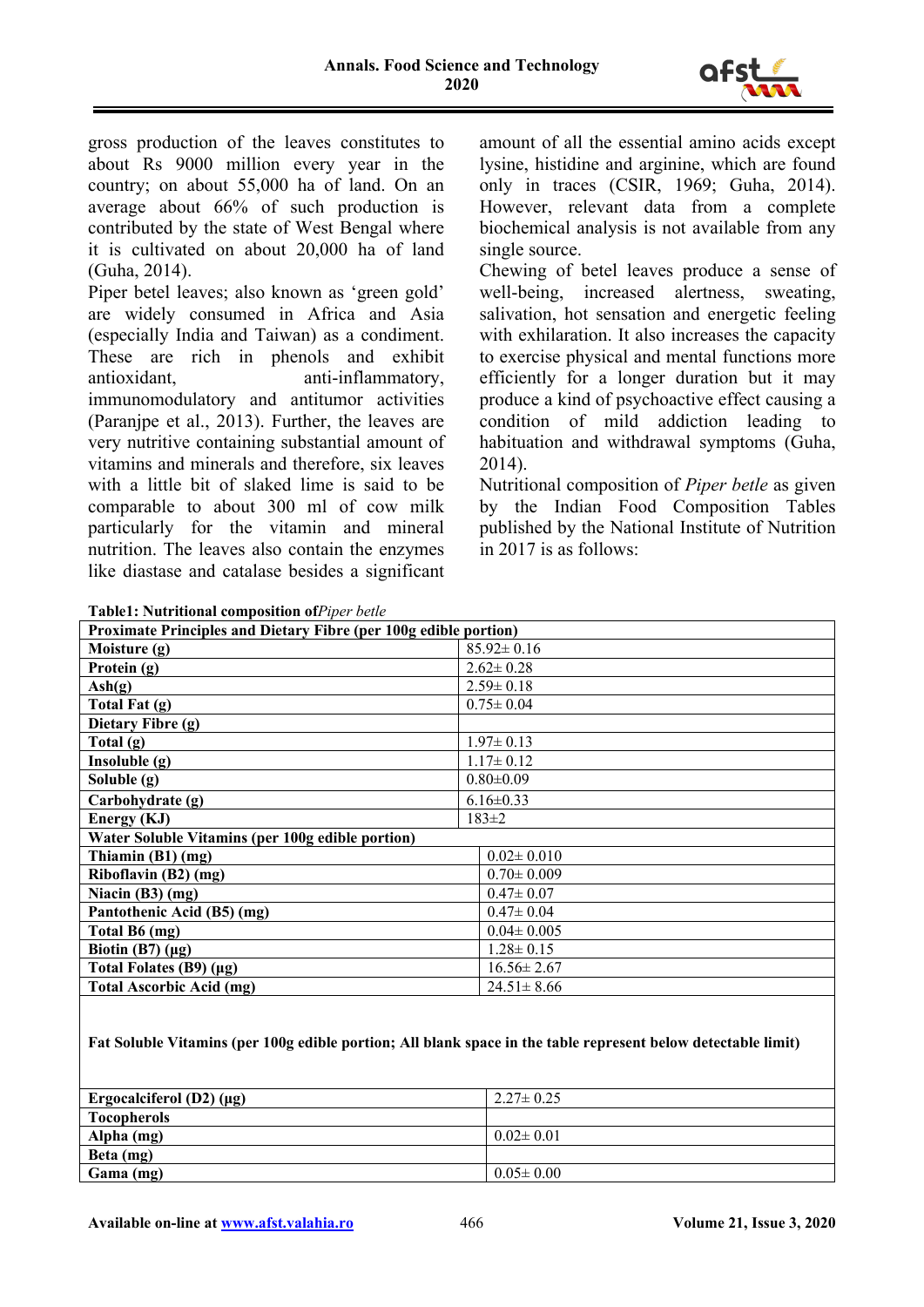

| Delta (mg)                                                                                               |                   |
|----------------------------------------------------------------------------------------------------------|-------------------|
| <b>Tocotrienols</b>                                                                                      |                   |
| Alpha (mg)                                                                                               | $0.02 \pm 0.00$   |
| Beta (mg)                                                                                                |                   |
| Gama (mg)                                                                                                |                   |
| Delta (mg)                                                                                               |                   |
| $\alpha$ – Tocopherol equivalent                                                                         | $0.03 \pm 0.01$   |
| Phylloquinones $(K1)(\mu g)$                                                                             | $204 \pm 4.9$     |
| Carotenoids (per 100g edible portion; All blank space in the table represent below detectable limit)     |                   |
| Lutein $(\mu g)$                                                                                         | $5783 \pm 460$    |
| Zeaxanthin (µg)                                                                                          | 79.80±13.41       |
| Lycopene $(\mu g)$                                                                                       |                   |
| $\beta$ - Cryptoxanthin (µg)                                                                             |                   |
| $\gamma$ - Carotene (µg)                                                                                 |                   |
| $\alpha$ - Carotene (µg)                                                                                 | $427 \pm 64.0$    |
| $\beta$ - Carotene (µg)                                                                                  | $4676 \pm 622$    |
| Total Carotenoids (µg)                                                                                   | $16563 \pm 1292$  |
| Minerals and Trace Elements Carotenoids (per 100g edible portion; All blank space in the table represent |                   |
| below detectable limit)                                                                                  |                   |
| $\overline{\text{Al}}$ uminuim (mg)                                                                      | $1.85 \pm 0.43$   |
| Arsenic $(\mu g)$                                                                                        | $1.68 \pm 0.00$   |
| Cadmium (mg)                                                                                             |                   |
| Calcium (mg)                                                                                             | $196 \pm 13.7$    |
| Chromium (mg)                                                                                            | $0.019 \pm 0.005$ |
| Cobalt (mg)                                                                                              | $0.002 \pm 0.001$ |
| Copper (mg)                                                                                              | $0.29 \pm 0.02$   |
| Iron $(mg)$                                                                                              | $2.87 \pm 0.29$   |
| Lead (mg)                                                                                                | $0.004 \pm 0.003$ |
| Lithium (mg)                                                                                             | $0.005 \pm 0.006$ |
| Magnesium (mg)                                                                                           | 89.94±14.98       |
| Manganese (mg)                                                                                           | $1.79 \pm 0.62$   |
| Mercury $(\mu g)$                                                                                        |                   |
| Molebdeum (mg)                                                                                           | $0.002 \pm 0.002$ |
| Nickel (mg)                                                                                              | $0.043 \pm 0.017$ |
| Phosphorous (mg)                                                                                         | $55.72 \pm 3.36$  |
| Potassium (mg)                                                                                           | $678 \pm 5.2$     |
| Selenium $(\mu g)$                                                                                       | $5.40 \pm 1.71$   |
| Sodium (mg)                                                                                              | $14.04 \pm 2.32$  |
| $\text{Zinc} \text{ (mg)}$                                                                               | $0.39 \pm 0.06$   |

## **Need for the study**

The *Piper betle L.* posses a lot of therapeutic values. The leaf has the great potency to act as natural antioxidant. The anti-oxidant property is correlated with different biological activities like hepatoprotective, antidiabetic and anticancer properties, since free radicals are involved in all these diseases. The leaf poses the broad spectrum antimicrobial activity against various bacterial strains including Bacillus cereus, Pseudomonas Aeruginosa, Escherichia coli, Micrococcus luteus, Staphylococcus aureus, Aeromonas hydrophila, etc. The leaf extract shows the Gastroprotective

activity by enhancing the mucus rather than decrease the acid production.

*Piper betle* have a tremendous potential as a potent source for novel therapeutic usage. The pharmacological profile reveals it to be fit for its future usage as a promising source for treating various conditions. Therefore, in the near future the standardization and stabilization studies on the leaf extract can be carried out which can help in improving its usage for varied medicinal usage (Rekha, Kollipara, & Gupta, 2014).

Formulation of novel value added products using betel leaves would be beneficial for the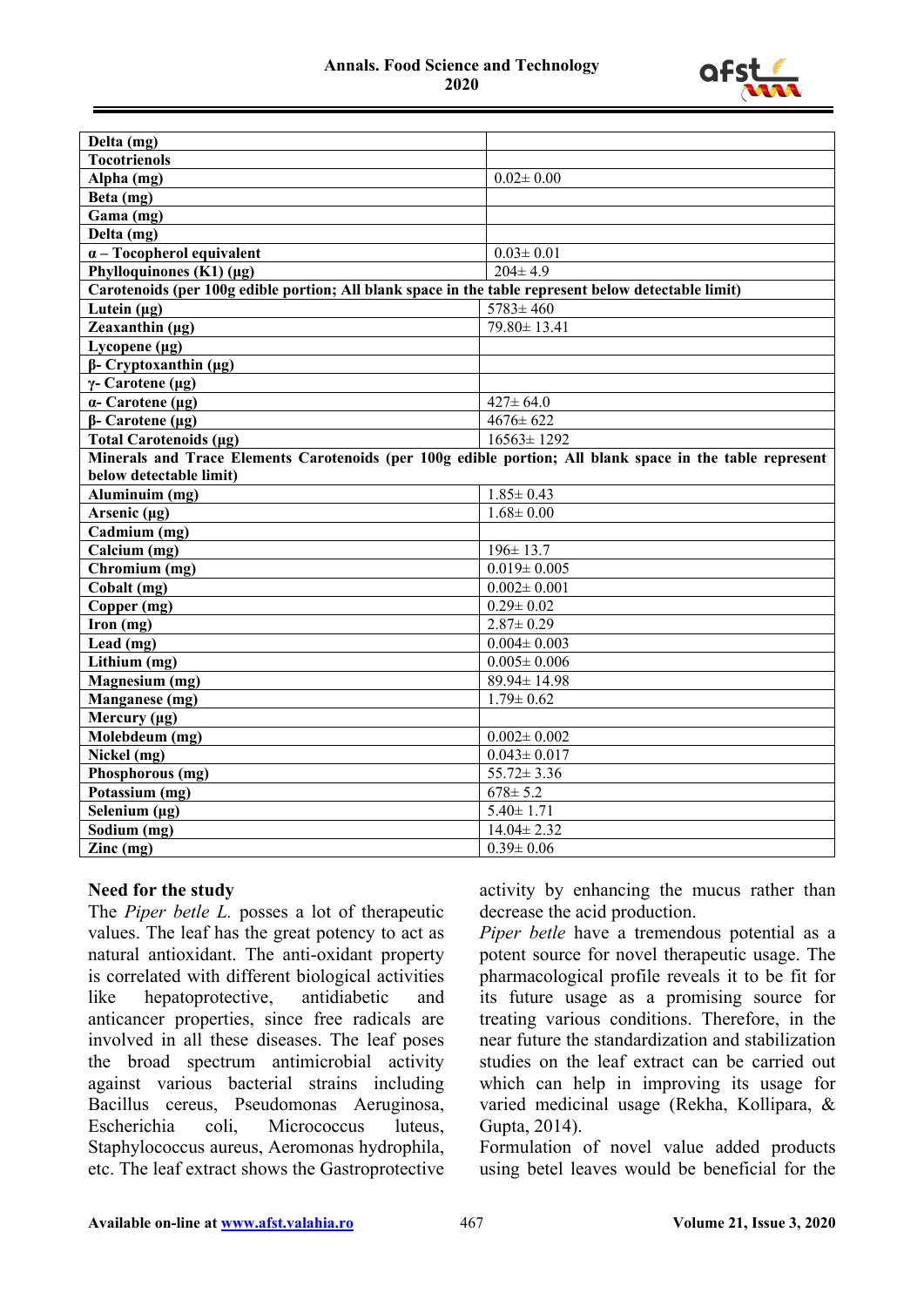

food industry as well. The use of betel leaves in the food industry would create new opportunities for bringing in new ways of consuming the leaf. The betel leaf in itself is very nutritious but is often used only as a mouth-freshener since the olden days. With the advancement in technology and the gap between generations, the utility of betel leaf is restricted to being an ornamentation during traditional ceremonies, to be discarded later. Hence initiating the use of betel leaves in everyday recipes would help in the utilization of its nutritive value in this era of malnutrition.

Betel leaves are available at an affordable cost in local markets all over India. Hence it will be considered a prominent option during cooking if its nutritive value and the possibility of crafting dishes with the same are made familiar within the population.

Thus betel leaf place its position in nature same as our heart in our body and role the same with lots of biological activities and has a tremendous strength to come out as a future green medicine, hence *Piper betle. L.* leaf is regarded as "Green heart"(Dwivedi & Tripathi, 2014).

## **General objectives of the study**

**1.** Recipe development and standardization of recipes.

**2.** Organoleptic analysis of formulated recipes.

**3.** Nutritional analysis of formulated recipes.

# **2. MATERIALS AND METHODS**

The sample size for the present study was of 30 panelists in the age group of 18-25years of age in good health. It was conducted at Ethiraj College for Women, Egmore, Chennai, India,from January-March 2019. Due to convenience and accessibility of young adult population, the college was selected as the place of study.The panelists were invited for the tasting of the samples from 11a.m. to 12:30p.m. to ensure that they do not have any after-taste in their palettes from eating any other food product. Most panelists arrive at the college campus around 11 a.m. and may start having their lunch around 12:30-1p.m., hence the time frame of 11a.m to 12:30p.m. was considered to be ideal as the time of evaluation. Standard and betel leaf incorporated recipes namely; standard parupu podi (pulse powder, usually consumed with rice) and betel leaf parupu poodi, standard moore (buttermilk) and betel leaf moore, standard stuffed paratha and betel leaf stuffed paratha, standard cutlet and betel leaf cutlet and standard coconut ladoo and betel leaf coconut ladoo were prepared.Standardized recipes were prepared after three trails of each individual recipe. The best quality of Vallaikodi betel leaves were purchased from a reputed local merchant in Mylapore (Chennai, India) for the preparation of betel leaf incorporated recipes. The incorporation of betel leaves was made in three different variations. The three different variations were 8g, 11g and 15g of betel leaves in powdered or liquid form. In the first variation, 1.5tsp of powdered betel leaves were used and have been converted to 8g; in the second variation, 2.25tsp of powdered betel leaves were used and have been converted to 11g; in the third variation, 3tsp of powdered betel leaves were used and have been converted to 15g.

A score card of nine point hedonic rating scale which assessed the following attributes: appearance, colour, flavour, taste and texture in the range of like extremely to dislike extremely was used to analyze the acceptability of the study.

The nutrients present in the betel leaf incorporated recipes in three variations were assessed using the Indian Food Composition Tables published by the National Institute of Nutrition in 2017. The following nutrients were analyzed: carbohydrate, protein, fat, ascorbic acid, β-carotene, calcium and potassium.

The data collected was classified, tabulated and analyzed. The following are the statistical measures used in this study.

- a) Arithmetic mean
- b) Standard Deviation
- c) ANOVA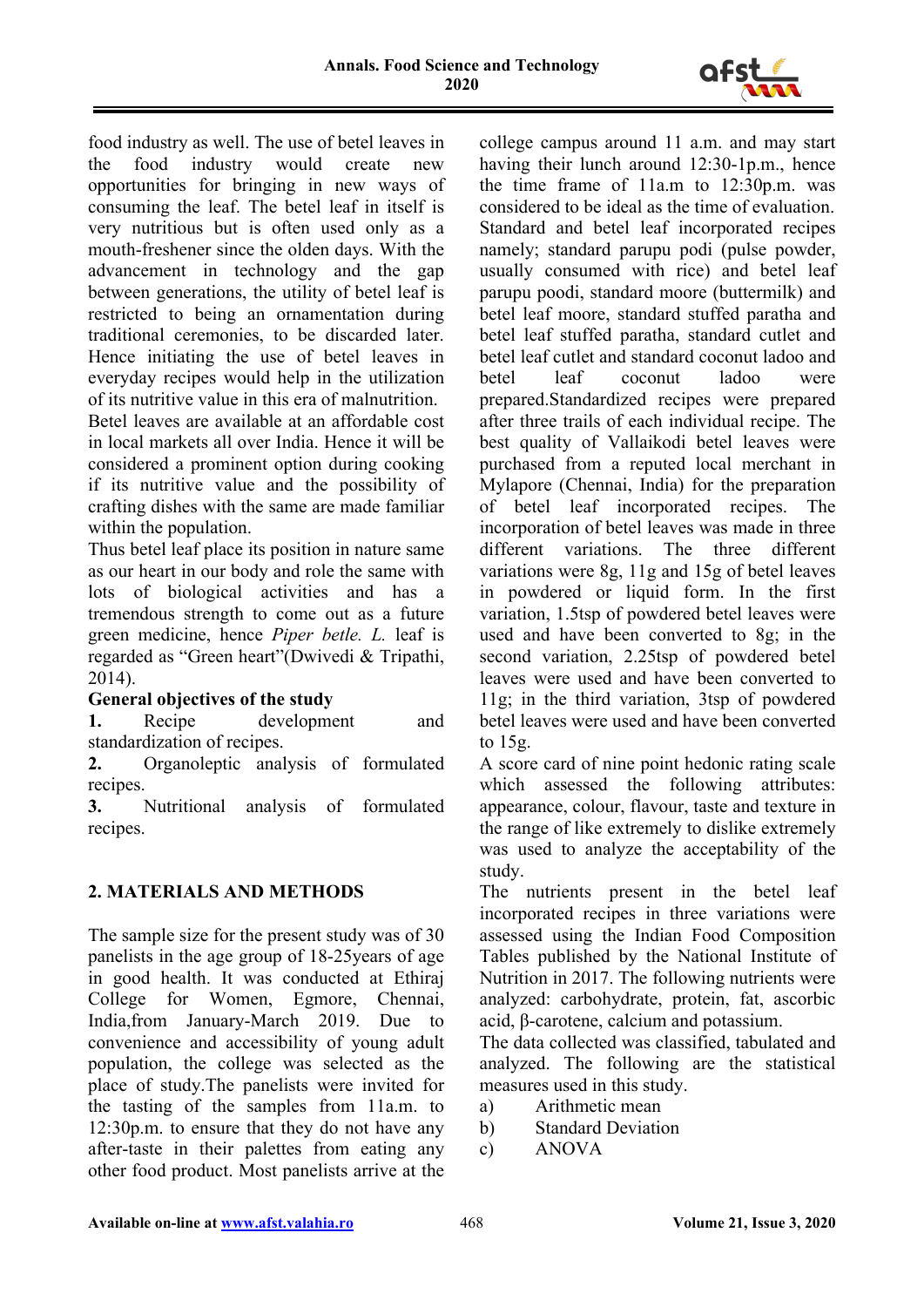

## **3. RESULTS AND DISCUSSION**

The present study was carried out to standardize and formulate the recipes with the incorporation of betel leaves, to conduct a sensory evaluation and to compare the nutrients of the betel leaf incorporated recipes in



Figure 1: Acceptability of standard paruppu poodi with betel leaf paruppu poodi incorporated with 8g, 11g and 15g of betel leaves



Figure 3: Acceptability of standard stuffed paratha with betel leaf stuffed parathaincorporated with 8g, 11g and 15g of betel leaves



Figure 5: Acceptability of standard

 $\log$  coconutladoowith

 $r_1$  coconutladooincorporated with 8g, 11g and 15g of  $r_2$ ,

different variations.The parameters evaluated were appearance, colour, flavour, taste and texture. The results were recorded and statistically tested for their significance. The level of significance considered for the study was  $p<0.01$  and  $p<0.05$ .



Figure 2: Acceptability of standard moore with betel leaf moore incorporated with 8g, 11g and 15g of betel leaves



Figure 4: Acceptability of standard cutlet with betel leaf cutlet incorporated with 8g, 11g and 15g of betel leaves

betel leaf incorporation of 11g and 15g of betel leaves in the standardized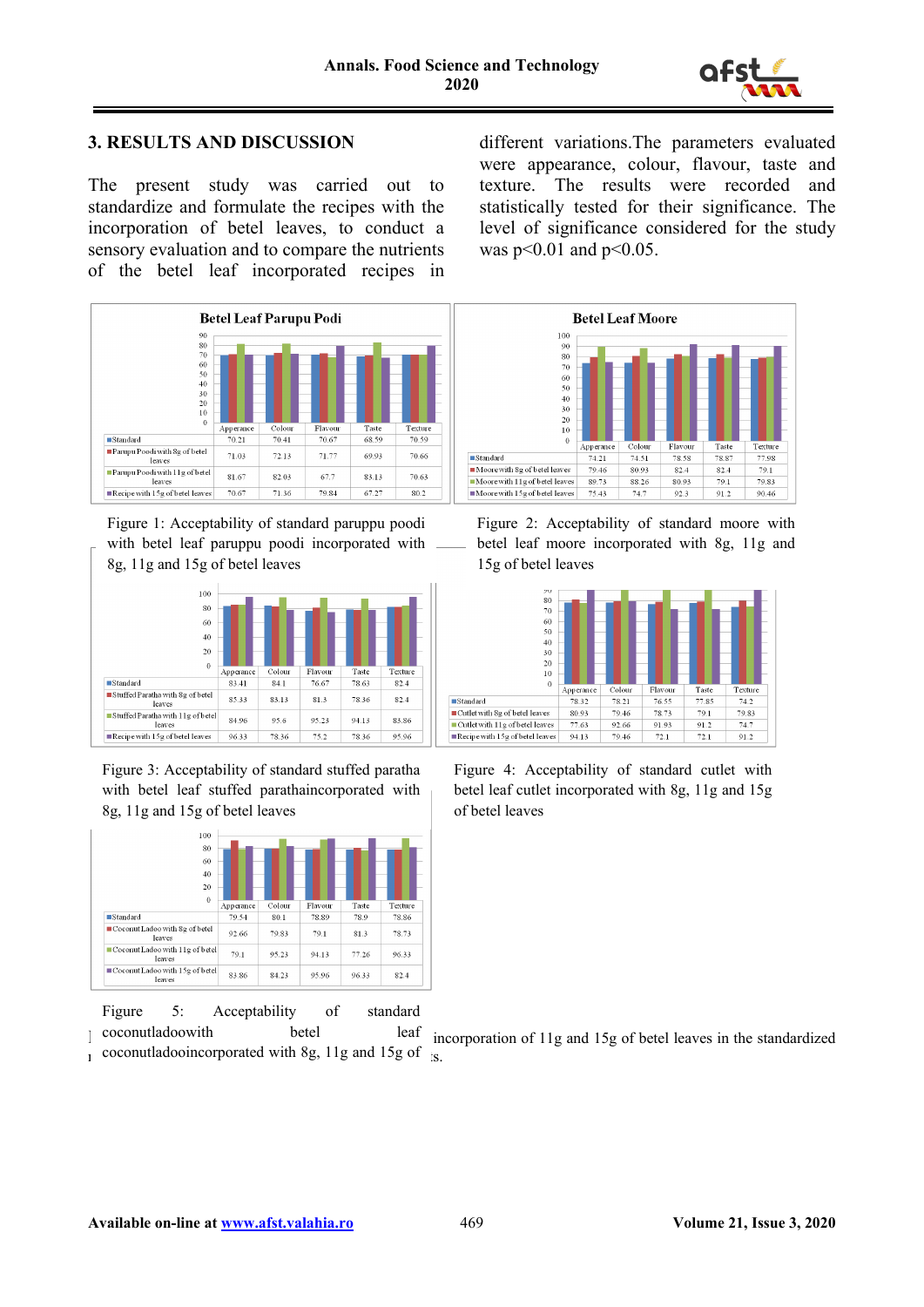

## **NUTRIENT ANALYSIS**

| Table is variable content of better from 1 and pu 1 oour (50g) |                    |         |        |                    |            |                    |           |  |  |
|----------------------------------------------------------------|--------------------|---------|--------|--------------------|------------|--------------------|-----------|--|--|
| Amount                                                         | Carbohydrate       | Protein | Fat    | Ascorbic Acid      | B-carotene | Calcium            | Potassium |  |  |
| of<br>betel                                                    | (g)                | (g)     | (g)    | (mg)               | $(\mu g)$  | (mg)               | (mg)      |  |  |
| leaves                                                         |                    |         |        |                    |            |                    |           |  |  |
| 8g                                                             | 29.29              | 1.70    | 0.91   | 1.96               | 440        | 52.18              | 606.24    |  |  |
| 11g                                                            | 29.47              | 1.77    | 0.93   | 2.69               | 580.25     | 58.06              | 626.58    |  |  |
| 15g                                                            | 29.71              | 1.87    | 0.96   | 3.66               | 767.25     | 65.9               | 653.7     |  |  |
|                                                                | .<br>$\sim$ $\sim$ | .       | .<br>. | $\sim$ $\sim$<br>. | $\sim$     | .<br>$\sim$ $\sim$ |           |  |  |

#### **Table2:Nutrient content of Betel Leaf Parupu Poodi (50g)**

It can be inferred from the table that with the addition of betel leaves the values of ascorbic acid, β-carotene, calcium and potassium are heightened whereas there is no significant difference in the carbohydrate, protein and fat values. **Table 3: Nutrient content of Betel Leaf Moore (500ml)**

| TADIV OF THAM IVIIV CONVENT OF DOUGLADUM THOUT COUDING |                     |                |            |                       |                         |                 |                   |  |  |
|--------------------------------------------------------|---------------------|----------------|------------|-----------------------|-------------------------|-----------------|-------------------|--|--|
| Amount<br>of<br>betel<br>leaves                        | Carbohydrate<br>(g) | Protein<br>(g) | Fat<br>(g) | Ascorbic Acid<br>(mg) | B-carotene<br>$(\mu g)$ | Calcium<br>(mg) | Potassium<br>(mg) |  |  |
| 8g                                                     | 14.19               | 12.92          | 20.22      | 8.81                  | 1408.25                 | 602.43          | 541.74            |  |  |
| 11g                                                    | 14.37               | 12.97          | 20.24      | 9.54                  | 1548.5                  | 608.31          | 562.08            |  |  |
| 15g                                                    | 14.61               | 13.09          | 20.27      | 10.51                 | 1735.5                  | 616.51          | 1188.75           |  |  |

It is observed from the table that with the addition of betel leaves the values of ascorbic acid, β-carotene, calcium and potassium are heightened whereas there is no significant difference in the carbohydrate, protein and fat values.

# **Table 4: Nutrient content of Betel Leaf Stuffed Paratha (225g)**

| Amount         | Carbohydrate | Protein | Fat   | Ascorbic Acid | $\beta$ -carotene | Calcium | Potassium |
|----------------|--------------|---------|-------|---------------|-------------------|---------|-----------|
| of<br>betel    | (g)          | (g)     | (g)   | (mg)          | $(\mu g)$         | (mg)    | (mg)      |
| leaves         |              |         |       |               |                   |         |           |
| 8g             | 100.86       | . .67   | 12.47 | 45.21         | 783.15            | 106.38  | 545.6     |
| 1 <sub>g</sub> | 101.04       | 1.72    | 12.49 | 46.21         | 923.4             | 112.26  | 565.94    |
| 15g            | 101.28       | 1.84    | 12.52 | 46.91         | 110.4             | 120.1   | 593.06    |

The inference from the table is that with the addition of betel leaves the values of ascorbic acid, β-carotene, calcium and potassium are heightened whereas there is no significant difference in the carbohydrate, protein and fat values

#### **Table 5: Nutrient content of Betel Leaf Cutlet (220g)**

|                       |                     |                |            | - 57                  |                         |                 |                   |
|-----------------------|---------------------|----------------|------------|-----------------------|-------------------------|-----------------|-------------------|
| Amount<br>of<br>betel | Carbohvdrate<br>(g) | Protein<br>(g) | Fat<br>(g) | Ascorbic Acid<br>(mg) | B-carotene<br>$(\mu g)$ | Calcium<br>(mg) | Potassium<br>(mg) |
| leaves                |                     |                |            |                       |                         |                 |                   |
| 8g                    | 69.62               | 10.14          | 15.62      | 32.06                 | 834.5                   | 63.48           | 511.84            |
| 1 <sub>g</sub>        | 69.8                | 10.21          | 15.64      | 32.79                 | 974.75                  | 69.36           | 535.18            |
| 15g                   | 70.04               | 10.31          | 15.67      | 33.76                 | 161.75                  | 77.2            | 559.3             |

It can be inferred from the table that with the addition of betel leaves the values of ascorbic acid, β-carotene, calcium and potassium are heightened whereas there is no significant difference in the carbohydrate, protein and fat values.

#### **Table 6: Nutrient content of Betel Leaf Coconut Ladoo (500g)**

| Amount<br>of<br>betel<br>leaves | Carbohydrate<br>(g) | Protein<br>(g) | Fat<br>(g) | Ascorbic Acid<br>(mg) | B-carotene<br>$(\mu g)$ | Calcium<br>(mg) | Potassium<br>(mg) |
|---------------------------------|---------------------|----------------|------------|-----------------------|-------------------------|-----------------|-------------------|
| 8g                              | 151.4               | 48.83          | 160.42     | 9.81                  | 416                     | 564.18          | 1756.74           |
| 11g                             | 152.07              | 48.90          | 160.44     | 10.54                 | 556.25                  | 570.06          | 1770.08           |
| 15g                             | 152.31              | 49.05          | 160.47     | 11.51                 | 743.25                  | 577.9           | 1804.2            |

It can be observed from the table that with the addition of betel leaves the values of ascorbic acid, β-carotene, calcium and potassium are heightened whereas there is no significant difference in the carbohydrate, protein and fat values.

#### **Inference:**

The taste of the betel leaves in the recipes was well accepted by the panelists. The savory items namely betel leaf parupu poodi, betel leaf cutlet and betel leaf stuffed paratha received positive feedback in terms of the spicy flavour

of the product which suggests that increasing the amount of betel leaves to more than 15g may also be easily accepted by the population of young adults. The sweet dish (betel leaf coconut ladoo) also received positive feedback saying that the dish taste similar to a mint ball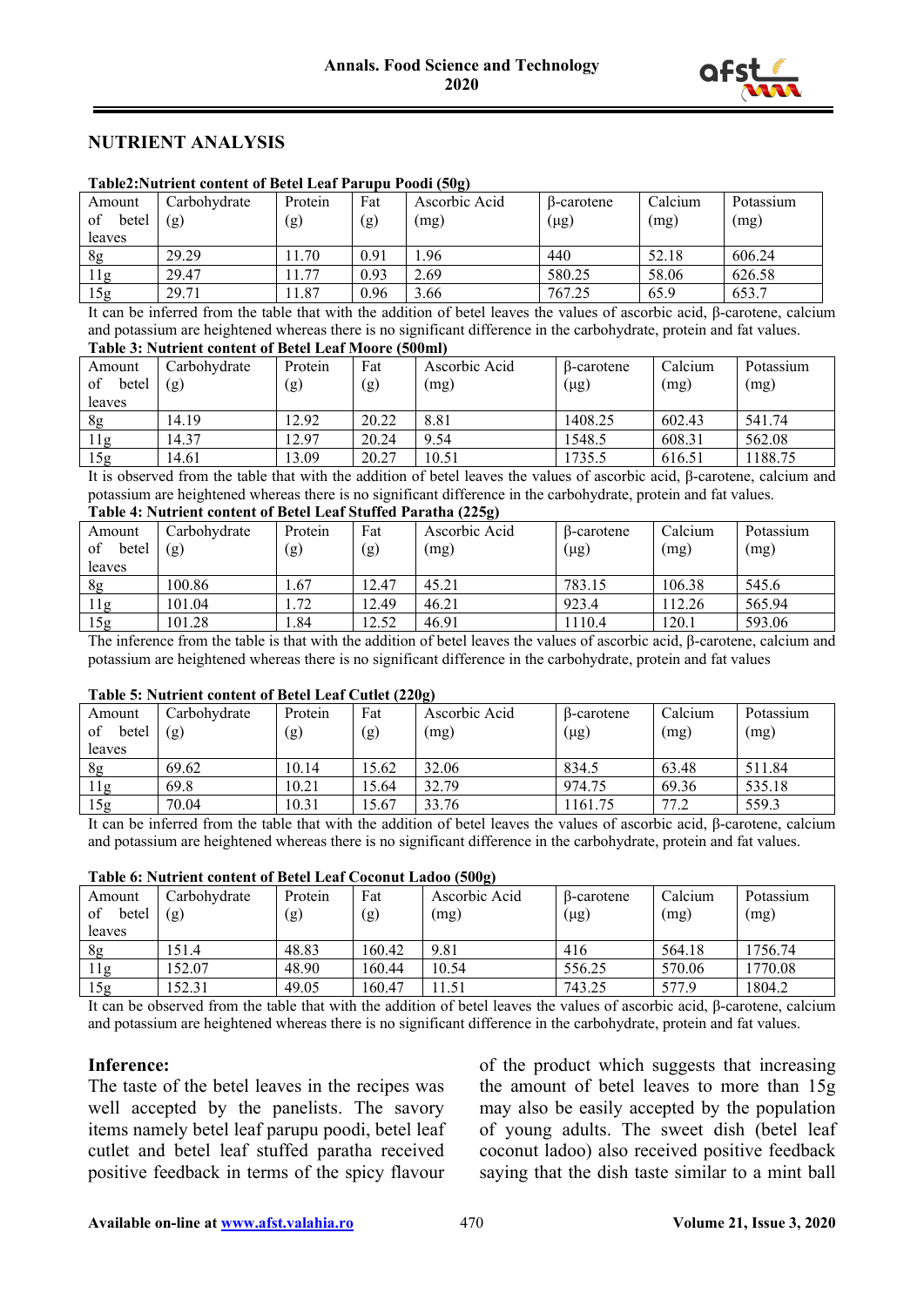

and gives a sense of refreshment. Students seemed to enjoy both the betel leaf coconut lodoo with 11g of betel leaf and the one with 15g, which suggests that the amount of betel leaf can be increased more than 15g in future studies. The beverage, betel leaf moore, gained acceptability in terms of taste but quite a few did not like the colour of the betel leaf moore with 15g of betel leaves saying that it appears too dark in comparison to the standard moore. The rest of the aspects of the betel leaf moore were well accepted by the panelists consisting of young adults.

# **4. CONCLUSION**

The present study looked into the avenue of nutrition in association with betel leaves with positive outcomes, proving that the betel vine once used only as a mouth freshener can be easily utilized in everyday meal pattern. As the betel vine is rich in calcium, ascorbic acid, βcarotene and potassium, these properties can be utilized to combat undernutrition.

From this study, it can be concluded that around 15g of betel leaves when incorporated in a recipe is successfully accepted by young adults. With the increase in the amount of betel leaves, the nutritive value also increases hence introducing these recipes to the population would be helpful for the community.

With the ever growing awareness about underutilized herbs and plants amongst the general public, there is a great commercial scope for producing and selling betel leaf incorporated recipes. As this is a locally available ingredient all over the country, betel leaf can be easily incorporated in everyday meals by kitchen gardening as well.

The study faced the following limitations: the amount of betel leaves incorporated could not be included in higher amounts due to its pungent taste; the acceptability trial was carried out with female panelist; supplementation effects were not studied.

Following suggestions can be incorporated in future researches: the present study was carried out only in Ethiraj College for Women, similar research can be carried out with panelists from

different colleges in Chennai, India; the acceptability test of betel leaf incorporated recipes can be carried out with different age groups; the present study was carried out with only female participants, similar research can be carried out with male panelists; betel leaf incorporated recipes can be supplemented to support the literature on health benefits of betel leaves; betel leaves can be incorporated in more savory recipes as it was easier to mask the pungent taste of the leaf with appropriate spices.

# **ACKNOWLEDGMENT**

First and foremost, I would like to thank the almighty for giving me strength and courage to complete this study successfully and showering his blessings throughout my life. I am extremely blessed to have wonderful and motivating parents **Mrs. M. Kalpakam** &**Mr. B. Muthu Subramanian** who always stood behind me and have gone out of the way to help me complete this Thesis.

I owe my gratitude, sincere and heartfelt thanks to **Mrs. Rajkala A. M.Sc., Assistant Professor**, Department of Clinical Nutrition & Dietetics, Ethiraj College for Women, Chennai, for valuable ideas and suggestion throughout this study, for her guidance, motivation and also for her help to perform a quality work in completing the dissertation.

I would like to thank **Mrs. Varalakshmi Rajam S. M.Sc, M.Phil.**, Assistant Professor and Head (Self-Supporting), Department of Clinical Nutrition & Dietetics, Ethiraj College for Women, Chennai, for her support.

I am grateful to **The Principal**, Ethiraj College for Women, for providing all the facilities available in the college to complete my study successfully. Special thanks to the subjects who willingly participated in my study for their co-operation and extended support. I express my thanks to my dear friends who were constantly motivating me to complete my study successfully.

I am indebted to **Mr. XavierM.Sc, M.Phil.**, Statistician, Loyola College, Chennai for helping me in doing the required statistical analysis.